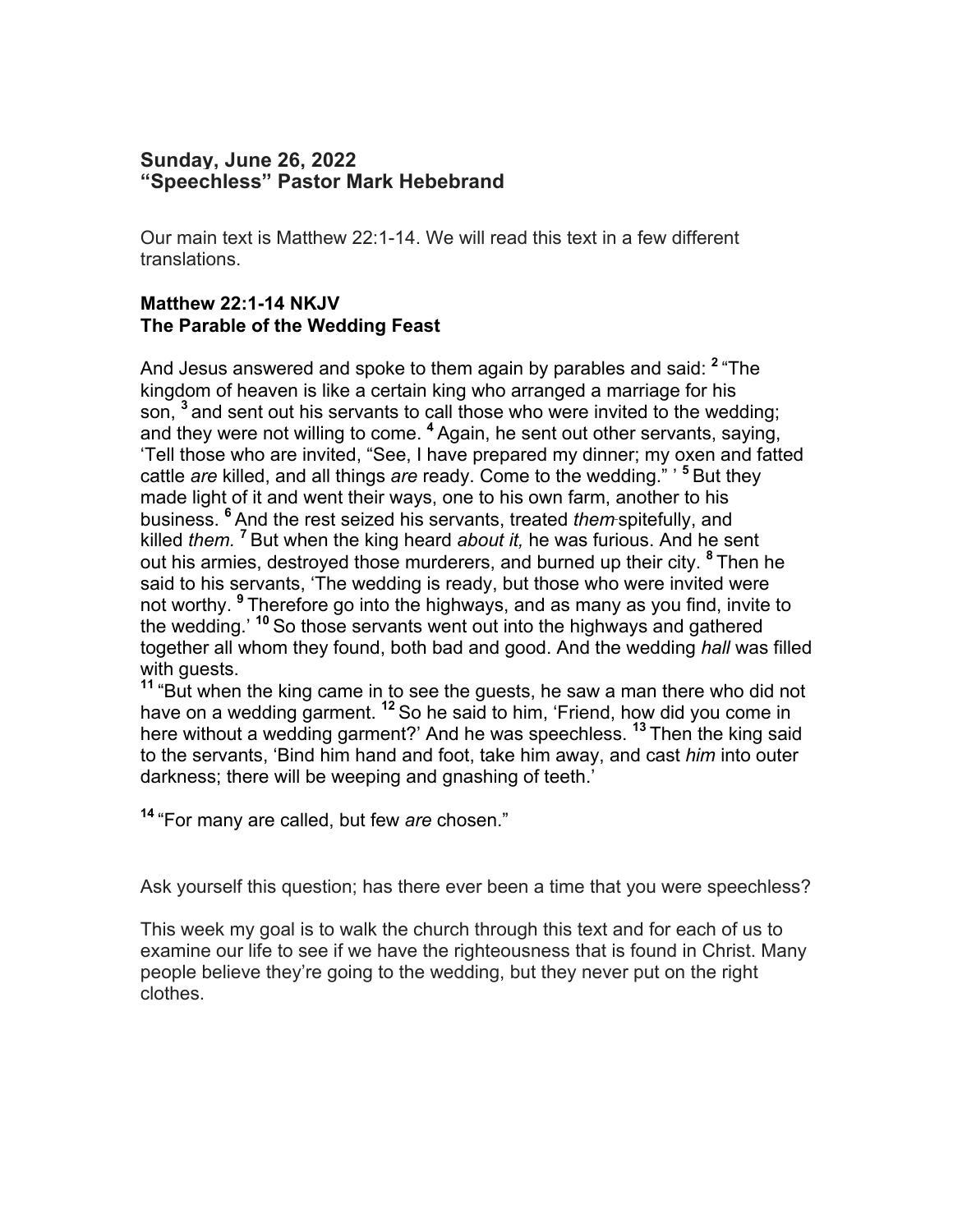**Isaiah 61:10 AMP** says, He gives the garment of salvation and the robe of righteousness.

I will rejoice greatly in the LORD, My soul will exult in my God; For He has clothed me with garments of salvation, He has covered me with a robe of righteousness, As a bridegroom puts on a turban, And as a bride adorns herself with her jewels.

The Robe is Christ and his salvation is freely given and it's required for us to enter heaven. Pastor Gilbert shared last Sunday from John 14:6 that Jesus is the only way!

## **John 14:6 AMP**

Jesus said to him, "I am the [only] Way [to God] and the [real] Truth and the [real] Life; no one comes to the Father but through Me.

## **The King's desire is for all people to join the wedding.**

## **Matthew 22:1-3 NKJV**

"And Jesus answered and spoke to them again by parables and said: "The kingdom of heaven is like a certain king who arranged a marriage for his son, and sent out his servants to call those who were invited to the wedding; and they were not willing to come."

## **People disregard the invitation all the time.**

### **Matthew 22:5 AMP**

"But they paid no attention [they disregarded the invitation, treating it with contempt] and went away, one to his farm, another to his business."

## **Go and invite everyone that's our mission.**

### **Matthew 22:9-10 NKJV**

"Therefore go into the highways, and as many as you find, invite to the wedding.' So those servants went out into the highways and gathered together all whom they found, both bad and good. And the wedding hall was filled with guests."

## **The king came to see the guest.**